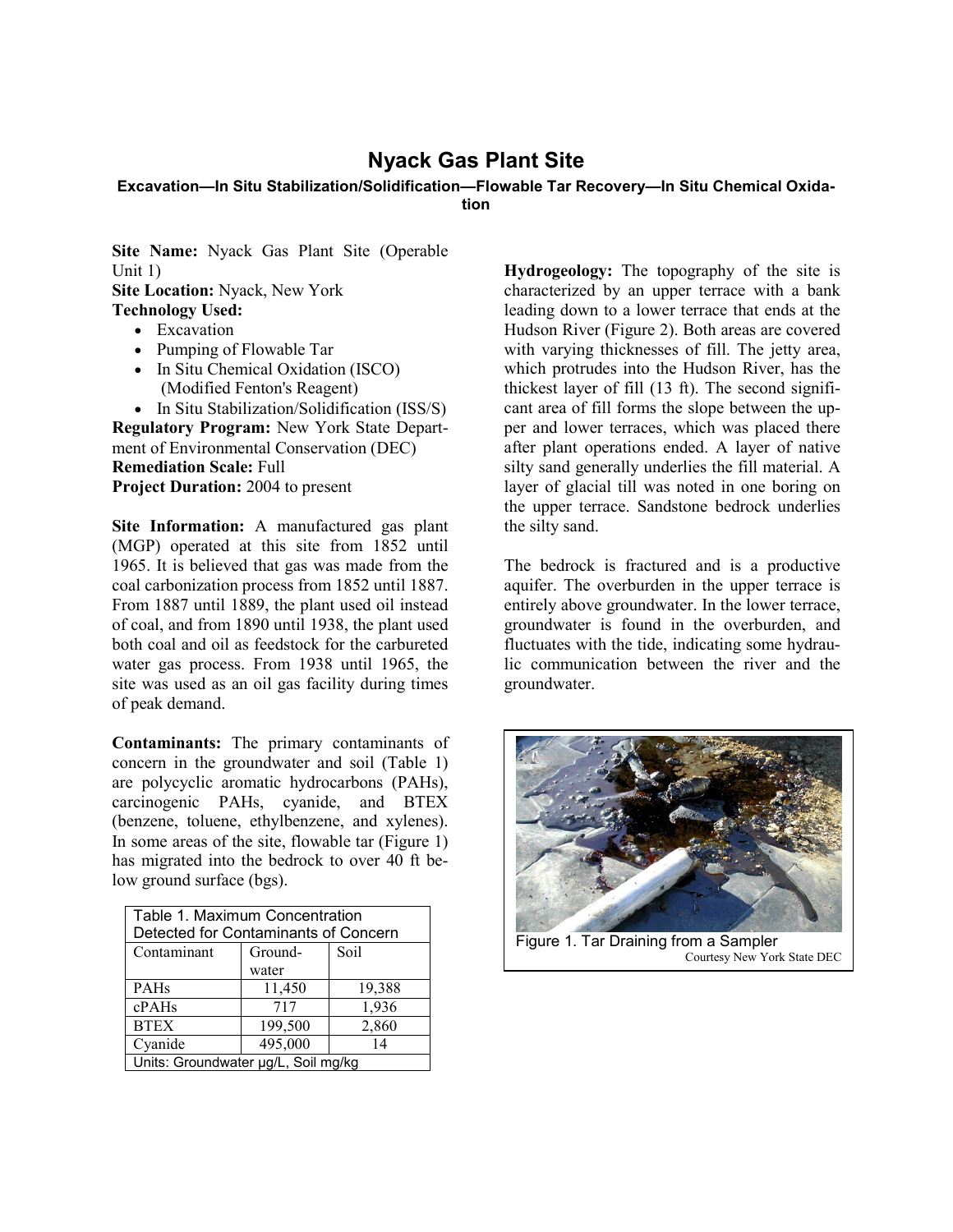

**Project Goals:** The primary objectives of this action were to remediate the source of contamination, prevent exposure to humans, and reduce and minimize the downward migration of contaminants to the aquifer. To the extent practicable, ambient groundwater quality standards were used as the cleanup goals for the aquifer. The cleanup levels recommended in the state Technical and Administrative Guidance Memorandum: Determination of Soil Cleanup Objectives and Cleanup Levels (TAGM 4046) were the cleanup goals for the soil.

**Cleanup Approach:** About 2,107 tons of MGP structural and piping debris were removed, and approximately 25,377 tons of soil containing 500 parts per million (ppm) or more total PAHs

were excavated from the upper terrace and disposed of offsite. The contaminated soil in the slope area was also removed as part of the excavation activities on the upper terrace. Wells were placed in the upper terrace area bedrock to remove pumpable tar.

Following the removal of pumpable tar, the bedrock was treated with 87,190 gallons of a 17% solution of modified Fenton's Reagent. This solution was pressure applied using 19 injection wells and six extraction wells. A total of 34,826 gallons of groundwater was recovered and treated.

The pilot study at the Hudson Vista Associates property (See Figure 3 for location) showed that